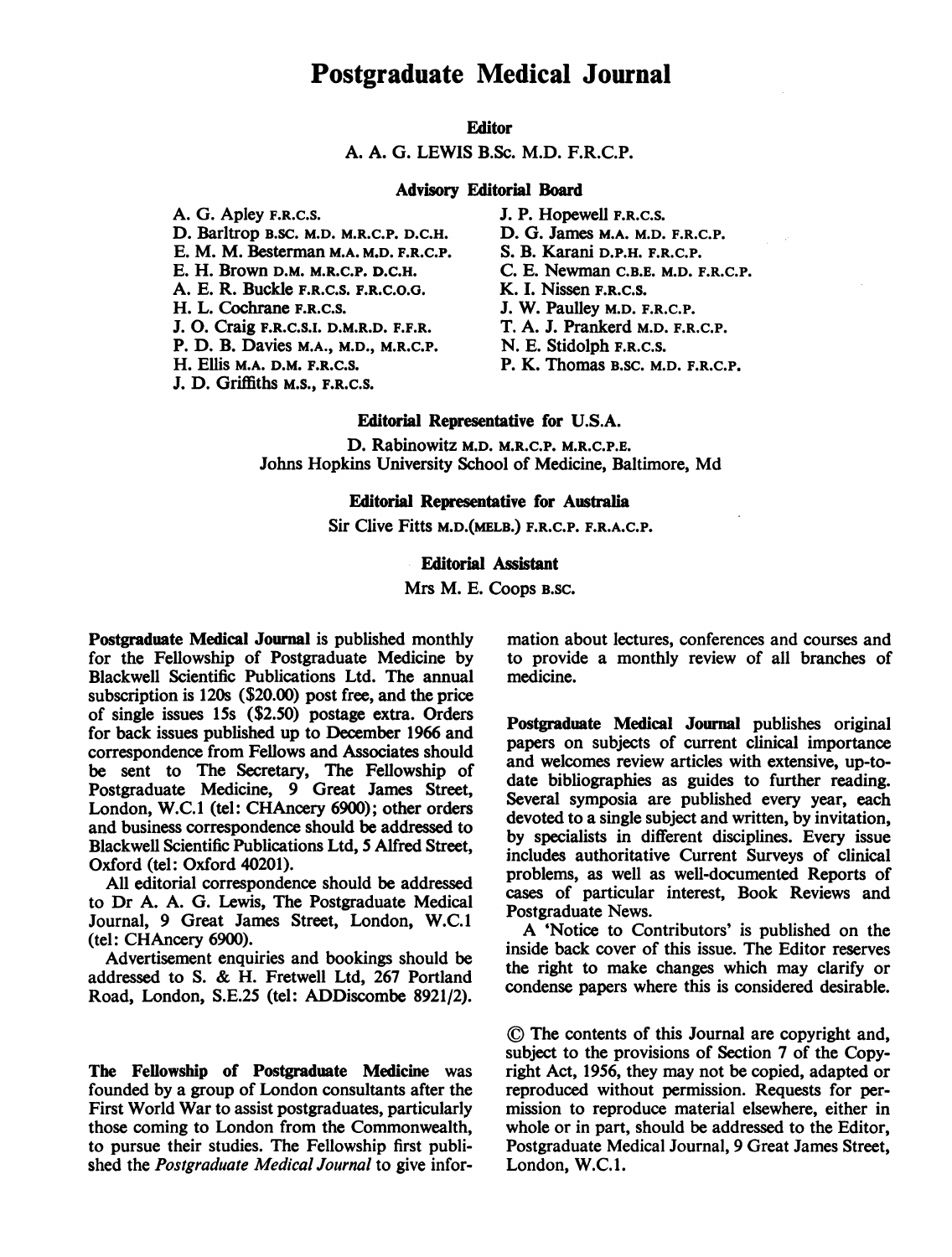## Books received

- Diagnostic Bronchoscopy. By PETER STRADLING. Pp.104 illustrated. Edinburgh and London: E. & S. Livingstone. 1968. 60s.
- Elements of Medical Genetics. By A. E. H. EMERY. Pp.  $ix + 247$ illustrated. Edinburgh and London: E. & S. Livingstone. 1968. 35s.
- A Symposium on Drugs and Sensory Functions. Edited by ANDREW HERXHEIMER. Pp.  $xiv + 338$  illustrated. Biological Council: The Co-ordinating Committee for Symposia on Drug Action. London: J. & A. Churchill. 1968. 75s.
- A Symposium on the Interaction of Drugs and Subcellular Components in Animal Cells. Edited by P. N. CAMPBELL. Pp. viii + 355 illustrated. Biological Council: The Coordinating Committee for Symposia on Drug Action. London: J. & A. Churchill. 1968. 75s.
- Major Endocrine Surgery for the Treatment of Cancer of the Breast in Advanced Stages. Edited by M. DARGENT and CL. ROMIEU. Pp. 319 illustrated. Colloque International de Lyon. Lyon: Simep Editions. 1968. Price not given.
- Elements de Proctologie Pratique. By PAUL DISSARD. Pp. 121 illustrated. Lyon: Simep Editions. 1968. Price not given.
- Sante Mentale de l'Enfant et de L'Adolescent. Edited by C. KOHLER with twenty-two contributors. Pp. 155. Lyon: Simep Editions. 1966. Price not given.
- Elements de Neuropathologie. By M. TOMMASI. Pp. 207 illustrated. Lyon: Simep Editions. 1967. Price not given.
- Les Dix Premiers Jours du Nouveau-Né de Mère Diabetique. By J. PICAUD. Pp. 165. Monographies de Génétique Médicale. Lyon: Simep Editions. 1967. Price not given.
- La Fragilité Osseuse Hereditaire. by J.-L. GREMEAU. Pp. 321. Monographies de Génétique Médicale. Lyon: Simep Editions. 1968. Price not given.
- Le Kyste Hydatique du Foie. Edited by J. COUDERT and P. GOINARD. Pp. 160 illustrated. Lyon: Simep Editions. 1968. Price not given.
- Cours d'Histologie et Embryologie de Première Année de Médécine. By J.-C. CzyBA and C. GIROD. Pp. 211 illustrated. Lyon: Simep Editions. 1967. Price not given.
- Traitement Chirurgical de <sup>l</sup>'Aplasie Vaginale. La Rectocoloplastie par la Technique de J. Soustelle et H. Villiers. By J. SOUSTELLE, H. VILLIERs and P. VUILLARD. Pp. 103 illustrated. Lyon: Simep Editions. 1967. Price not given.
- Introduction a la Séméiologie Médicale. By H. FELIX. Pp. 79. Lyon: Simep Editions. 1967. Price not given.
- La Parole et L'Enfant Sourd. By S. BOREL-MAISONNY, C. KOHLER, J. C. LAFON, A. MORGON, M. PORTMANN, M. RAMEL and D. SADEK-KHALIL. Pp. 92 illustrated. Lyon: Simep Editions. 1967. Price not given.
- Blood Flow through Organs and Tissues. Edited by W. H. BAIN and A. M. HARPER. Proceedings of an international conference, Glasgow, March 1967. Pp.  $xx + 515$  illustrated. Edinburgh and London: E. & S. Livingstone. 1968. 84s.
- The Cardia and Hiatus Hernia. By H. DAINTREE JOHNSON. Pp. 103 illustrated. London: William Heinemann Medical Books. 1968. 30s.
- Ultrastructure of the Thyroid Gland. By A. LUPULESCU and A. PETROVICI. Pp. viii + 168 illustrated. London: William Heinemann Medical Books. 1968. 80s.

#### New Edition

A Handbook of Medical Hypnosis. By G. AMBROSE and G. NEWBOLD. Third Edition. Pp. xiv + 312. London: Bailliere, Tindall and Cassell. 1968. 54s.

## Book reviews

The Treatment of Carcinoma of the Breast

Edited by A. S. JARRETT. Proceedings of the Symposium held at Cambridge, 1967 under the auspices of the Institute of Hormone Biology and Syntex Pharmaceuticals. Pp. 64, illustrated. Published for Syntex Pharmaceuticals by Excerpta Medica Foundation. London: H. K. Lewis. 1968. 14s.

This booklet reports the papers read at a Symposium held in September 1967. The emphasis is biochemical and hormonal, three of the six papers dealing entirely with animal or in vitro experiments. These describe and compare the cellular uptake of various steroids, in particular Drostanolone, and its use in treating animal tumours.

Of the three clinical papers, Dr A. Segaloff (U.S.A.) paints a gloomy picture of the prognosis, stresses the necessity of rigid criteria in all clinical trials, and describes recent advances in hormonal treatment. Dr W. H. Bond (Birmingham) suggests that both Surgery and Radiotherapy may actually worsen the prognosis, using a 30-year retrospective study with near-complete follow up. Some of his extrapolations may seem excessive, but his first graph, in particular, should be studied by all concerned in the treatment of Breast Cancer. It shows a continuing and uniform rate of recurrence (on a semi-logarithmic scale) up to 25 years after mastectomy, at which time no less than  $20\%$  of deaths are still caused by recurrent breast carcinoma.

Elsewhere in this issue is a report of an 'opinion-poll' on the current treatment of breast cancer. If the substance of this booklet is accepted, the trend towards conservatism in surgical treatment will probably continue. Meanwhile, systemic treatment is improved a little at a time, with the everpresent possibility of a sudden advance, hormonal, immunological, or in cytotoxic drugs. This stimulating group of papers are introduced and edited by the late Dr A. S. Jarrett, who conceived and chaired the symposium.

Year Book of Ear, Nose and Throat 1967-1968 series.

Edited by J. R. LINDSAY with a section on Maxillofacial Surgery edited by D. M. LIERLE and W. C. HUFFMAN. Pp. 331 illustrated. Chicago: Year Book Medical Publishers. Chichester: John Wiley. 1968. 94s.

This is one of the eighteen Practical Medicine Year Book Series, which have been published annually in America since 1900.

Although the cover title of this volume is 'Ear, Nose and Throat' one-third of the book is devoted to maxillofacial surgery.

This valuable Year Book consists of a collection of précis of a large number of articles published in predominantly American journals of 1966 and 1967. The E.N.T. material is selected from papers on a wide variety of clinical and experimental work which are all of interest to the practising otolaryngologist. The authors must be congratulated on the choice of articles and the clarity of the summaries. The illustrations are good and there is a full subject and author index.

Might one suggest that the European E.N.T. journals are more fully represented in future volumes, for the benefit of American readers.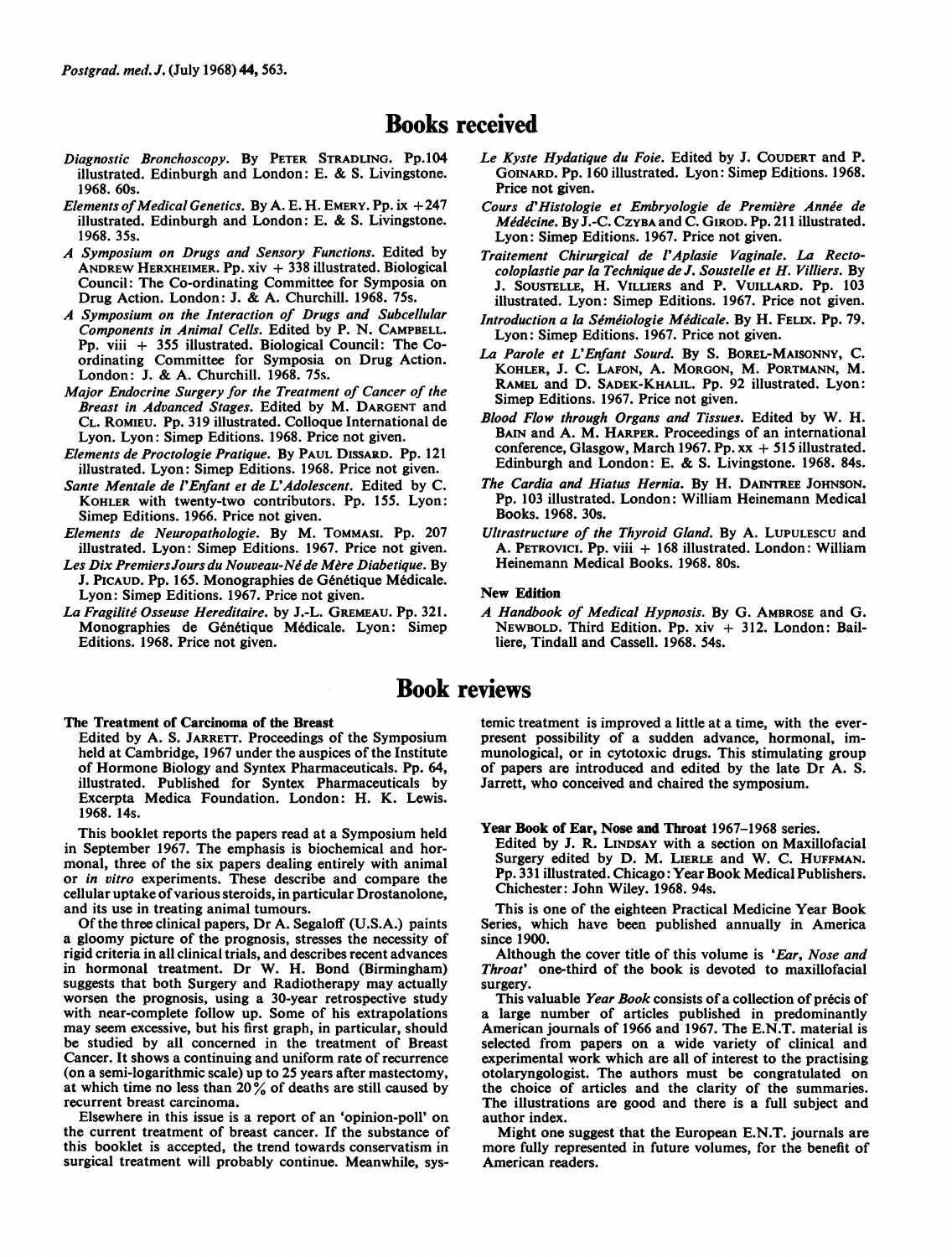## Postgraduate news

## FELLOWSHIP OF POSTGRADUATE MEDICINE

The Fellowship usually holds the following courses each year (approximate dates and times in parentheses):

## Medicine (M.R.C.P.)

General Medicine. Connaught, London Chest, Whipps Cross Hospitals (four weeks, twice yearly, April/May, October/ November), St Stephen's Hospital (evenings, four weeks, twice yearly). Whittington Hospital (evenings, five weeks, twice yearly, May/June, October/November). Queen Mary's Hospital for the East End (weekend, twice yearly, June, December). Ashford Hospital, Middlesex (two Saturdays, twice yearly, May, November).

Infectious Diseases. Hither Green Hospital (weekend, twice yearly, March/November).

Paediatrics (D.C.H.). Princess Louise Kensington Hospital (weekend, twice yearly, March, September/October).

#### Surgery (F.R.C.S.)

General Surgery. Connaught Hospital (weekend, twice yearly, April, September/October). Queen Mary's Hospital for the East End (weekend, once yearly, February). Royal Marsden Hospital (twice yearly, March, September).

General Surgery and Orthopaedics. Fulham Hospital (three weeks, evenings, twice yearly, March/April, September/ October).

Orthopaedics. Rowley Bristow Hospital, Pyrford (three alternate weekends, twice yearly, March/April, September/ October).

Plastic Surgery. Queen Mary's Hospital, Roehampton (weekend, twice yearly, February, September).

#### Current Courses

Orthopaedics (F.R.C.S.) Rowley Bristow Orthopaedic Hospital, Pyrford, Surrey. Three alternate weekends, 14, 15 September, 28, 29 September and 12, 13 October. Fee: 25 guineas (full course), 20 guineas (spectators).

General Surgery (F.R.C.S.) Connaught Hospital, London, E.17. Weekend 19, 20 October.

Please note that instruction arranged by the Fellowship of Postgraduate Medicine is open only to Associates (annual subscription, 21s.). Detailed syllabuses are published approximately 6-8 weeks before courses begin and are circulated to all Associates. No entries to courses can be accepted in advance of the syllabus being published.

Information regarding courses can be obtained from the office between 10 a.m. and 5 p.m., Mondays to Fridays (Telephone 242-6900), or by writing to the Secretary, Fellowship of Postgraduate Medicine, 9 Great James Street, London, W.C. 1.

#### THE COMMONWEALTH AND INTERNATIONAL MEDICAL ADVISORY BUREAUX

The Bureaux are maintained by the British Medical Association to provide a personal advisory service to doctors visiting the United Kingdom from all parts of the World. General information, as well as that on postgraduate education and accommodation is given.

All enquiries should be addressed to the Medical Director, Commonwealth and International Medical Advisory Bureaux British Medical Association, Tavistock Square, London, W. C. 1.

## **CAMBRIDGE**

#### Cambridge University Postgraduate Medical School

A summary of postgraduate facilities available at Addenbrook's Hospital from October to July can be obtained from the Secretary of the Medical School. Arrangements can be made for practitioners to attend the practice of the Teaching Hospital Group for short or long periods.

#### Postgraduate Courses

## At Cambridge:

A 6-day course 'Progress in the Biological Sciences in relation to Determatology' will be held from 23 to 28 September 1968 in the Chemical Laboratory Lecture Theatre, Lensfield Road, Cambridge.

Two 1-week Refresher Courses for General Practitioners will be held at Addenbrooke's Hospital from <sup>1</sup> to 6 July and 8 to 13 July 1968. Accommodation will be available in Downing College.

Lunch time Forums, 1.15-2.15 p.m., preceded by buffet lunch, 12.30-1.15 p.m., are held at Addenbrooke's Hospital on the first and third Thursday of the month.

At Ipswich: at the Anglesea Road Wing, East Suffolk and Ipswich Hospital, Clinical Society Meetings will be held on the second Wednesday of the month at 8.30 p.m.

'Friday Club' Discussion Groups for General Practitioners take place on the first and third Fridays each month until 21 July between 1.45 and 2.45 p.m., preceded by buffet lunch.

At Bury St Edmunds: Clinical Meetings, Lunch time forums, and Medical Film/Discussions are held regularly at the West Suffolk General Hospital. Detailed timetables may be obtained from the Clinical Tutor.

At Norwich: Details of the postgraduate education arrangements may be obtained from the Secretary, Norfolk and Norwich Institute for Medical Education, Norfolk and Norwich Hospitals.

A calendar of lectures, seminars and tutorials and further particulars may be obtained from the Secretary of the Medical School, Tennis Court Road, Cambridge.

## LIVERPOOL

University of Liverpool. Courses are held in Anaesthesia, Child Health, Medicine, Obstetrics and Gynaecology, Orthopaedic Surgery, Otorhinolaryngology, Psychological Medicine, Public Health, Radiodiagnosis and Radiotherapy, Surgery, Tropical Medicine and Hygiene and Venereology. After fulfilling the regulations, candidates may become eligible to take the Degrees of Ch.M., M.Ch.Orth. and M.Ch.Otol., and the Liverpool Diplomas, D.P.H., D.P.M., D.T.M. & H., D.M.R.(D) or D.M.R.(T).

The other courses are designed for students working for the London Diplomas.

There is also a day-release course in the Basic Medical Sciences for junior hospital staff.

Further information may be obtained from the Heads of the appropriate departments of the University, Liverpool 3.

#### OXFORD

#### University of Oxford

Enquiries about research training and advanced studies may be addressed to the head of the relevant clinical or laboratory department in the teaching hospitals or to the Director of Postgraduate Medical Studies (below).

Neuroanatomy and physiology. A one week course suitable for for D.P.M. and M.R.C.P. candidates, with lectures, discussions, demonstrations, and dissection, is held in the University Department of Human Anatomy annually in September. Fee: £10.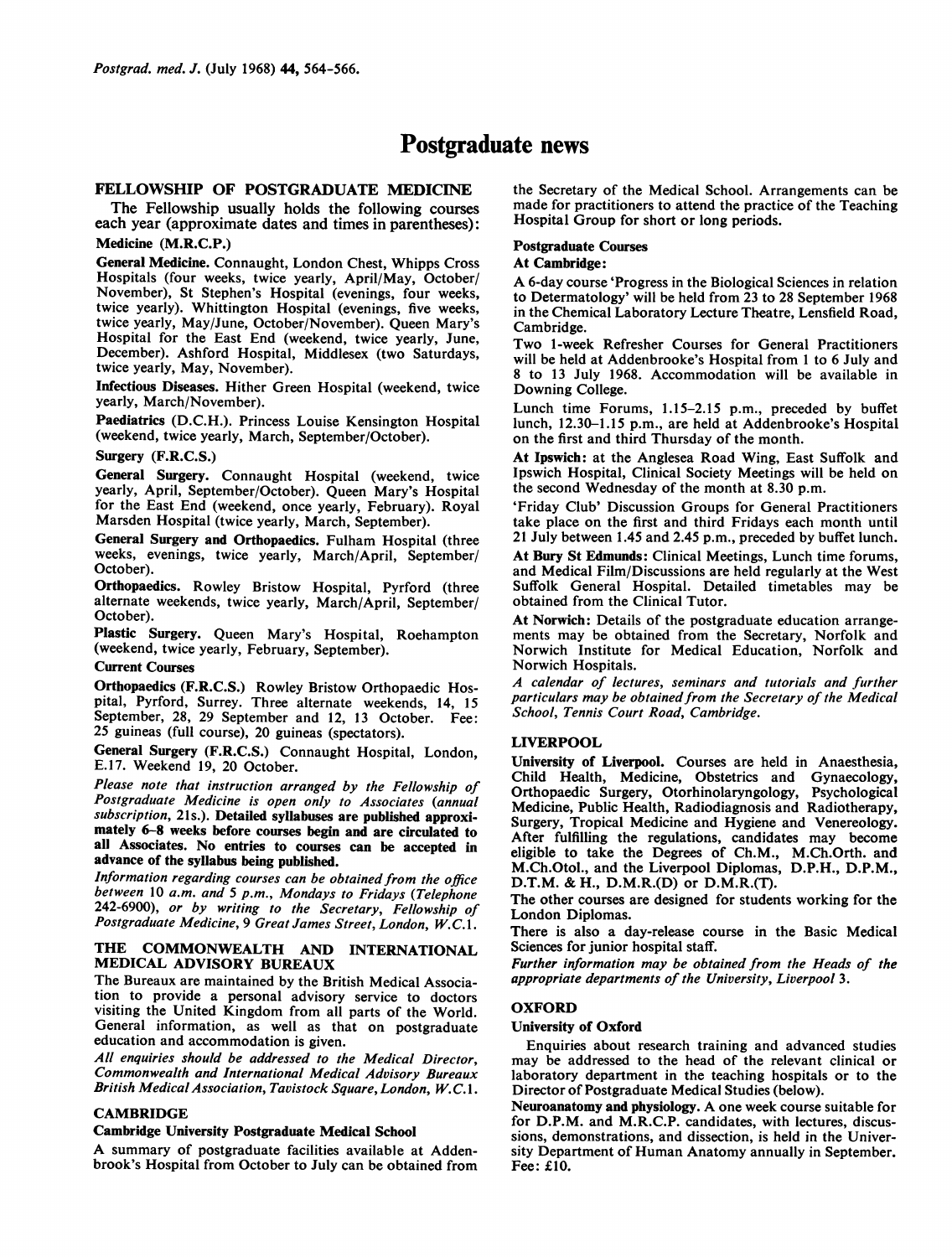Psychiatry. Three day courses covering selected topics, suitable for D.P.M. Part II candidates are held 3 or 4 times a year.

Surgery. Subject to there being sufficient demand, a two-week course suitable for final F.R.C.S. candidates will be held twice a year in September and April. Fee: £15.

General practice. Clinical attachments (including resident obstetric attachments) and individual programmes of attendance in the hospital departments, recognised under Section 48 N.H.S. Act. Occasional short courses at Oxford and District Medical Centres in the region.

Enquiries about any of the above, and about study days and courses in special subjects arranged for those in the Oxford region working for higher qualifications, to the Director of Postgraduate Medical Studies, Medical School, 43 Woodstock Road, Oxford.

#### GLASGOW

Surgery. An intensive course of instruction in the basic sciences suitable for candidates preparing for the Primary Fellowship Examination in Surgery is held from October to December. A modified form of the course is available for candidates preparing for the D.A. or F.F.A. examinations. Fee £30.

Anaesthetics. A course for specialist anaesthetists and for those preparing for the final part of the F.F.A.R.C.S. will be held in May. Fee £10 10s.

Medicine. An intensive course on Recent Advances in Clinical Medicine suitable for candidates preparing for the Membership Examination is held twice annually for a fortnight in March and September. Fee £15 15s.

Geriatrics. A course for trainee specialists in Geriatric Medicine or General Practitioners in charge of geriatric beds in hospitals is held in May. Fee £7 1Os.

Child Health. A formal course held in May and November for those preparing for the D.C.H. and M.R.C.P. with Child Health as a special subject. Fee £15 15s.

Obstetrics. An intensive week's course of instruction in obstetrics for those preparing for the D.Obst.R.C.O.G. held in September. Fee £7 10s.

Mental Deficiency. An intensive course in Mental Deficiency is held for 3 weeks in October. The course includes lectures and demonstrations in mental handicap and deficiency, instruction in mental testing and visits to institutions. Fee £18.

Introduction to Psychiatry. An intensive course providing a general introduction to psychiatry is held for 3 weeks in November. The course includes theoretical and clinical instruction in child psychiatry and psychology and adult psychiatry. It is particularly suitable for medical officers concerned with public health. Fee £18.

Steroid Endocrinology. A course for clinicians and hospital laboratory workers with special interest in Endocrinology and for those in general medicine who wish to have a better understanding of treatment with steroid hormones is held in April. Fee £15.

Diagnostic Virology. A course for experienced laboratory workers who wish to develop diagnostic virology for epidemiological purposes in this country and abroad is held in April. Fee £25.

Histopathology of the Skin. A course for pathologists and those with some training in pathology is held for <sup>1</sup> week in March. Fee £7 1Os.

Forensic Medicine. A postgraduate course in the University Department of Forensic Medicine is held for 10 weeks from April to June. Fee £15.

Clinical Attachments. A scheme for clinical attachments in general medicine, general surgery and various specialties has been arranged to assist those working for higher qualifications. An attachment may be started at any time. No formal instruction is given, but participants can gain intensive clinical experience by following the day-to-day work of a unit in a Glasgow teaching hospital. Fee £5 per month. Registration Fee £1 ls.

Teaching Ward Rounds. Each academic term a course of ten teaching ward rounds in Medicine is arranged. These occupy one afternoon a week. Fee £8 8s.

Radiology. A course in radiological interpretation for clinicians. Lecture demonstrations on alternate Tuesdays in conjunction with Teaching Ward Rounds. Fee £5 5s.

Dermatology. An intensive week's course in dermatology. Suitable for M.R.C.P. candidates. March. Fee £7 10s.

A week-end course in dermatology. May. Fee £3 3s.

Research Techniques in Experimental Surgery and Anaesthesia. A 2-day course giving an introduction to research techniques in Experimental Surgery and Anaesthesia. March. Fee £3 3s.

Steroid Endocrinology. A course for clinicians and hospital laboratory workers with a special interest in Endocrinology or for those in General Medicine who wish to have a better understanding of treatment with steroid hormones. April. Fee £15.

Medical Ophthalmology. An intensive weekend course on the ophthalmological aspects of general medicine. Suitable for M.R.C.P. candidates. May and October. Fee £5 Ss.

### GENERAL PRACTITIONER COURSES

Two Refresher Courses for general practitioners are held annually - for a fortnight in May and September. Two-week postgraduate residencies are available continuously in maternity hospitals in the Western Region.

Clinical Attachments - continuous. Full-time or part-time attachments to hospital teaching units to enable General Practitioners to increase their experience and keep up to date with recent trends and advances. Fee £1 5s. per week for full-time attachment.

Extended Courses and 1-day course covering selected topics in general subjects or the specialties held in teaching hospitals in Glasgow and principal hospitals in other parts of the Western Region. Meetings are generally held on Sundays from October to May and are arranged by the West of Scotland Faculty of the College of General Practitioners from whom full details are available.

Full-time Course. The Board offers full-time postgraduate courses in Radiology (2 years) and Radiotherapy (2 years). The University offers full-time postgraduate courses leading to the following diplomas:

Diploma in Public Health (1 year)

Diploma in Clinical Psychology (2 years).

Conference. Specialist conferences on various topics are held twice a year in the Hall of the Royal College of Physicians and Surgeons. In these, invited guests and local speakers discuss current topics and time is provided for audience participation. These conferences are designed particularly for consultants and registrars.

Further information and application forms can be obtained from the Director of Postgraduate Medical Education, The University, Glasgow, W.2.

## NEWCASTLE UPON TYNE

Courses of three to four sessions in various Medical and Surgical subjects on a weekly sessional basis during term-time. Suitable for those preparing for a higher qualification.

Clinical attachments, full-time or part-time, throughout the year.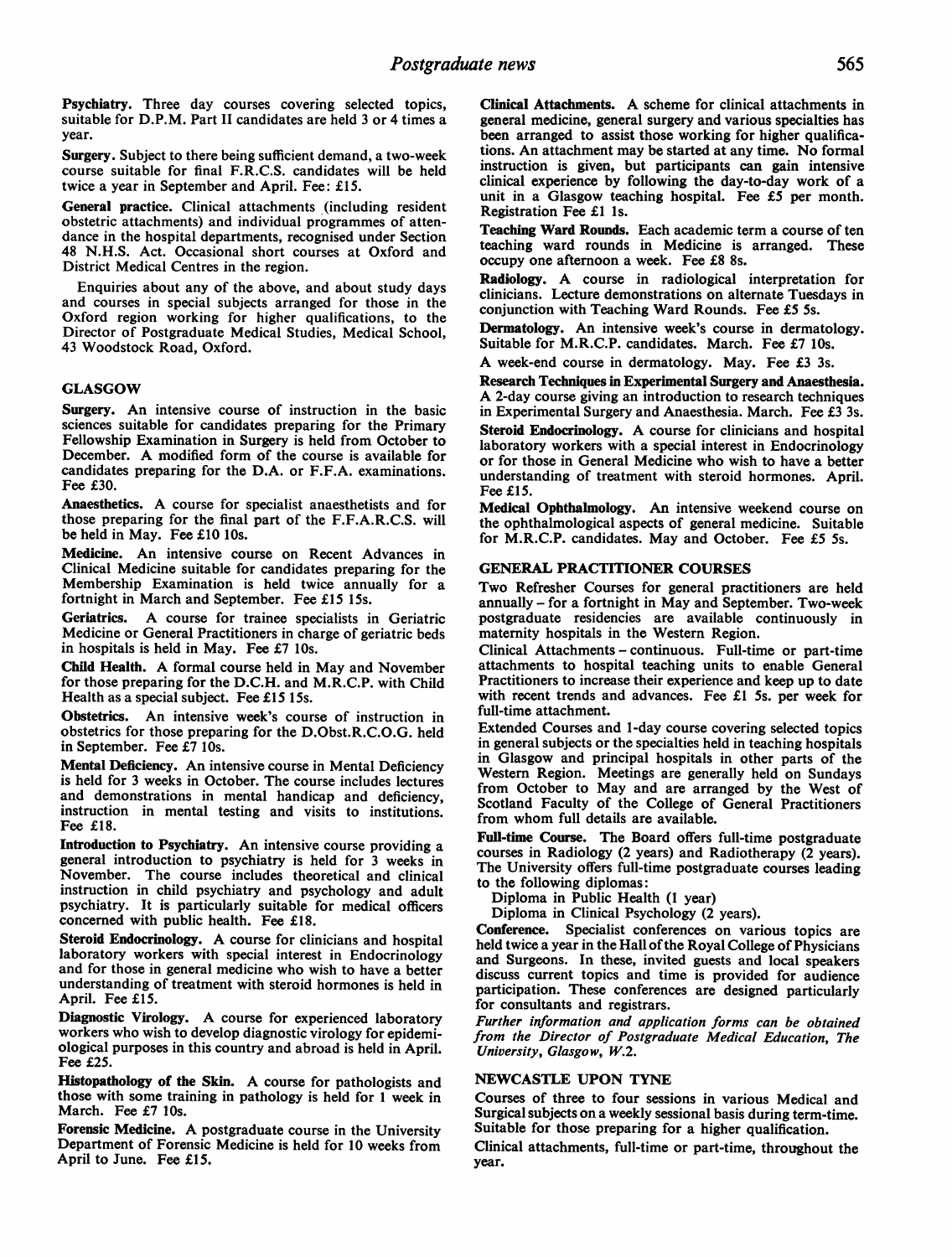Attachments of <sup>1</sup> or 2 weeks for general practitioners in General Medicine, Dermatology, Obstetrics, Paediatrics, Psychiatry, Geriatrics and other subjects by arrangement. Recognized under Section 48 of the N.H.S. Act.

Further details from the Postgraduate Sub-Dean, Organization for Postgraduate Medical Education, The Medical School, The University, Newcastle upon Tyne.

University courses for postgraduate diplomas. D.P.M. and<br>D.P.H. Further details from the Assistant Registrar. Further details from the Assistant Registrar, Medical School, The University, Newcastle upon Tyne.

## THE ROYAL COLLEGE OF GENERAL PRACTITIONERS

## Medical Recording Service

Kitts Croft, Writtle, Chelmsford, Essex. (Tel. Writtle 316).

Selection of titles available on tape (5 in reels running at  $3\frac{3}{2}$  ips). These talks may be borrowed by any doctor anywhere in the world.

#### New titles available on tape

- 68-20 The Abortion Act 1967-Dr J. Leahy Taylor (Medical Protection Society). 21 min.
- 68-16 Road Smash rescue is your concern-Dr K. Easton. 55 min. 65 slides.
- 68-18 Social work in relation to drug abuse-Mrs Mollie Craven. (Hon. Sec. Association for Prevention of Addiction). 22 min.
- 68-14 A Junkie Talks-a personal story. <sup>19</sup> min. (Only available to medical and medico-social workers.)

## Erratum

LANCASTER, R. & McNICOL, M. W. (1967) Oxygen therapy in myocardial infarction. Postgrad. med. J. 43, 706. Line 4 of first paragraph after heading 'Results': <sup>50</sup> mmHg should read <sup>150</sup> mmHg.